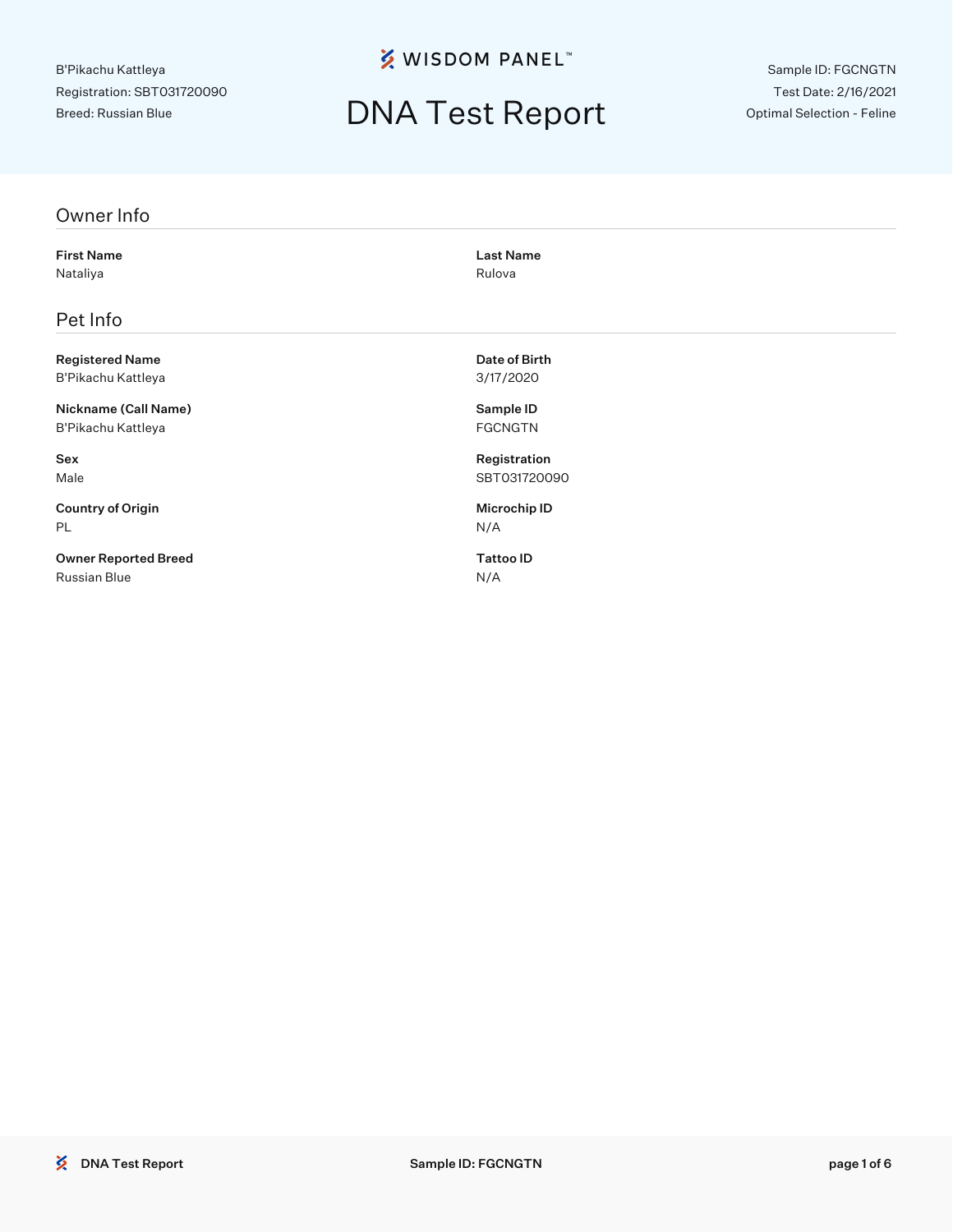**※ WISDOM PANEL**™

# DNA Test Report

Sample ID: FGCNGTN Test Date: 2/16/2021 Optimal Selection - Feline

### Health Conditions Tested

| <b>Genetic Condition</b>                                            | Gene         | <b>Risk Variant</b> | Copies              | Result |
|---------------------------------------------------------------------|--------------|---------------------|---------------------|--------|
| Acute Intermittent Porphyria (Variant 1)                            | AIP          | Deletion            | $\mathsf O$         | Clear  |
| Acute Intermittent Porphyria (Variant 2)                            | AIP          | G > A               | $\mathsf O$         | Clear  |
| Acute Intermittent Porphyria (Variant 3)                            | <b>HMBS</b>  | Insertion           | 0                   | Clear  |
| Acute Intermittent Porphyria (Variant 4)                            | <b>HMBS</b>  | Deletion            | $\mathsf O$         | Clear  |
| Acute Intermittent Porphyria (Variant 5)                            | <b>HMBS</b>  | G > A               | 0                   | Clear  |
| Autoimmune Lymphoproliferative Syndrome                             | <b>FASL</b>  | Insertion           | $\mathsf O$         | Clear  |
| Burmese Head Defect (Discovered in Burmese)                         | ALX1         | Deletion            | 0                   | Clear  |
| Chediak-Higashi Syndrome (Discovered in Persian cats)               | <b>CHS</b>   | Insertion           | $\mathsf O$         | Clear  |
| Congenital Adrenal Hyperplasia                                      | CYP11B1      | G > A               | 0                   | Clear  |
| Congenital Erythropoietic Porphyria                                 | <b>UROS</b>  | G > A               | $\mathsf O$         | Clear  |
| Congenital Myasthenic Syndrome (Discovered in Devon Rex and Sphynx) | COLQ         | G > A               | 0                   | Clear  |
| Cystinuria Type 1A                                                  | SCL3A1       | C > T               | $\mathsf O$         | Clear  |
| Cystinuria Type B (Variant 1)                                       | SCL7A9       | C > T               | 0                   | Clear  |
| Cystinuria Type B (Variant 2)                                       | SCL7A9       | G > A               | $\mathsf O$         | Clear  |
| Cystinuria Type B (Variant 3)                                       | SCL7A9       | T > A               | 0                   | Clear  |
| Dihydropyrimidinase Deficiency                                      | <b>DPYS</b>  | G > A               | $\mathsf O$         | Clear  |
| Earfold and Osteochondrodysplasia (Discovered in the Scottish Fold) | TRPV4        | G > T               | $\mathsf O$         | Clear  |
| Factor XII Deficiency (Variant 1)                                   | F12          | Deletion            | 0                   | Clear  |
| Factor XII Deficiency (Variant 2)                                   | F12          | Deletion            | $\mathsf O$         | Clear  |
| Familial Episodic Hypokalaemic Polymyopathy (Discovered in Burmese) | WNK4         | C > T               | $\mathsf O$         | Clear  |
| Glutaric Aciduria Type II                                           | <b>ETFDH</b> | T > G               | $\mathsf O$         | Clear  |
| Glycogen Storage Disease (Discovered in Norwegian Forest Cat)       | GBE1         | Insertion           | $\mathsf{O}\xspace$ | Clear  |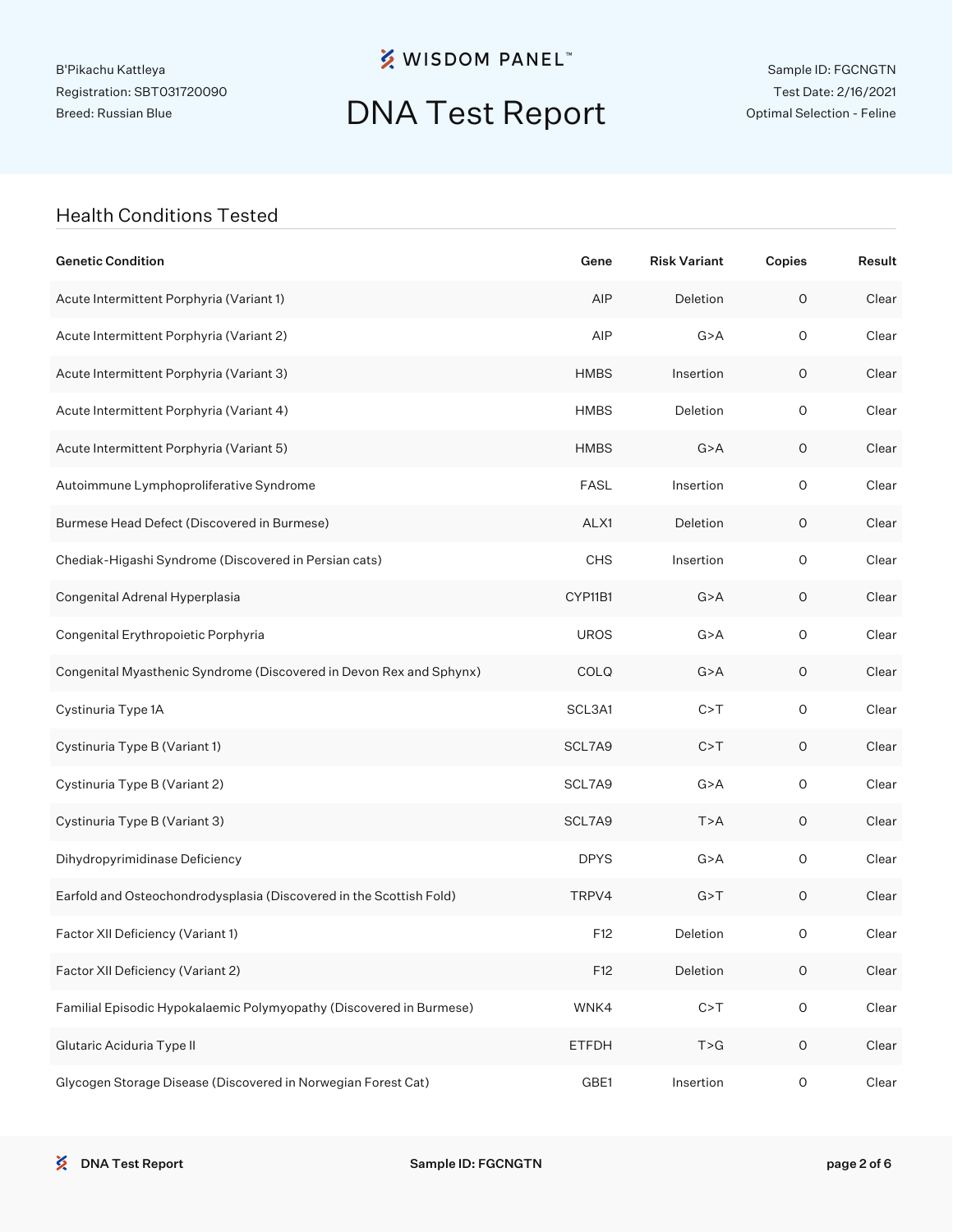**※ WISDOM PANEL**™

# DNA Test Report

### Health Conditions Tested (continued)

| <b>Genetic Condition</b>                                            | Gene           | <b>Risk Variant</b> | Copies              | Result |
|---------------------------------------------------------------------|----------------|---------------------|---------------------|--------|
| GM1 Gangliosidosis                                                  | GLB1           | G > C               | $\mathsf O$         | Clear  |
| GM2 Gangliosidosis                                                  | GM2A           | Deletion            | $\circ$             | Clear  |
| GM2 Gangliosidosis, type II (Discovered in Burmese cats)            | <b>HEXB</b>    | 0 > 0               | $\circ$             | Clear  |
| GM2 Gangliosidosis, type II (Discovered in domestic shorthair cats) | <b>HEXB</b>    | Insertion           | $\mathsf O$         | Clear  |
| GM2 Gangliosidosis, type II (Discovered in japanese domestic cats)  | <b>HEXB</b>    | C > T               | 0                   | Clear  |
| Hemophilia B (Variant 1)                                            | F <sub>9</sub> | C > T               | $\mathsf O$         | Clear  |
| Hemophilia B (Variant 2)                                            | F <sub>9</sub> | G > A               | 0                   | Clear  |
| Hyperoxaluria type II                                               | <b>GRHPR</b>   | G > A               | $\mathsf O$         | Clear  |
| Hypertrophic Cardiomyopathy (A31P; Discovered in Maine Coon)        | <b>MYBPC</b>   | G > C               | 0                   | Clear  |
| Hypertrophic Cardiomyopathy (Discovered in Ragdoll)                 | <b>MYBPC</b>   | C > T               | $\mathsf O$         | Clear  |
| Hypotrichosis (Discovered in Birman cats)                           | FOXN1          | Deletion            | 0                   | Clear  |
| Lipoprotein Lipase Deficiency                                       | LPL            | G > A               | $\mathsf O$         | Clear  |
| Medication Sensitivity (MDR1)                                       | ABCB1          | Deletion            | 0                   | Clear  |
| Mucopolysaccharidosis Type I                                        | <b>IDUA</b>    | Deletion            | $\mathsf O$         | Clear  |
| Mucopolysaccharidosis Type VI (mild form)                           | ARSB           | G > A               | 0                   | Clear  |
| Mucopolysaccharidosis Type VI (severe)                              | ARSB           | T > C               | $\mathsf O$         | Clear  |
| Mucopolysaccharidosis Type VII                                      | <b>GUSB</b>    | G > A               | 0                   | Clear  |
| Mucopolysaccharidosis VII                                           | <b>USB</b>     | C > T               | O                   | Clear  |
| Myotonia Congenita                                                  | CLCN1          | G > T               | $\mathsf O$         | Clear  |
| Polycystic Kidney Disease (PKD)                                     | PKD1           | C > A               | $\mathsf O$         | Clear  |
| Progressive Retinal Atrophy (Discovered in Bengal cats)             | KIF3B          | G > A               | $\mathsf O$         | Clear  |
| Progressive Retinal Atrophy (Discovered in Persian cats)            | <b>PRA</b>     | C > T               | $\mathsf{O}\xspace$ | Clear  |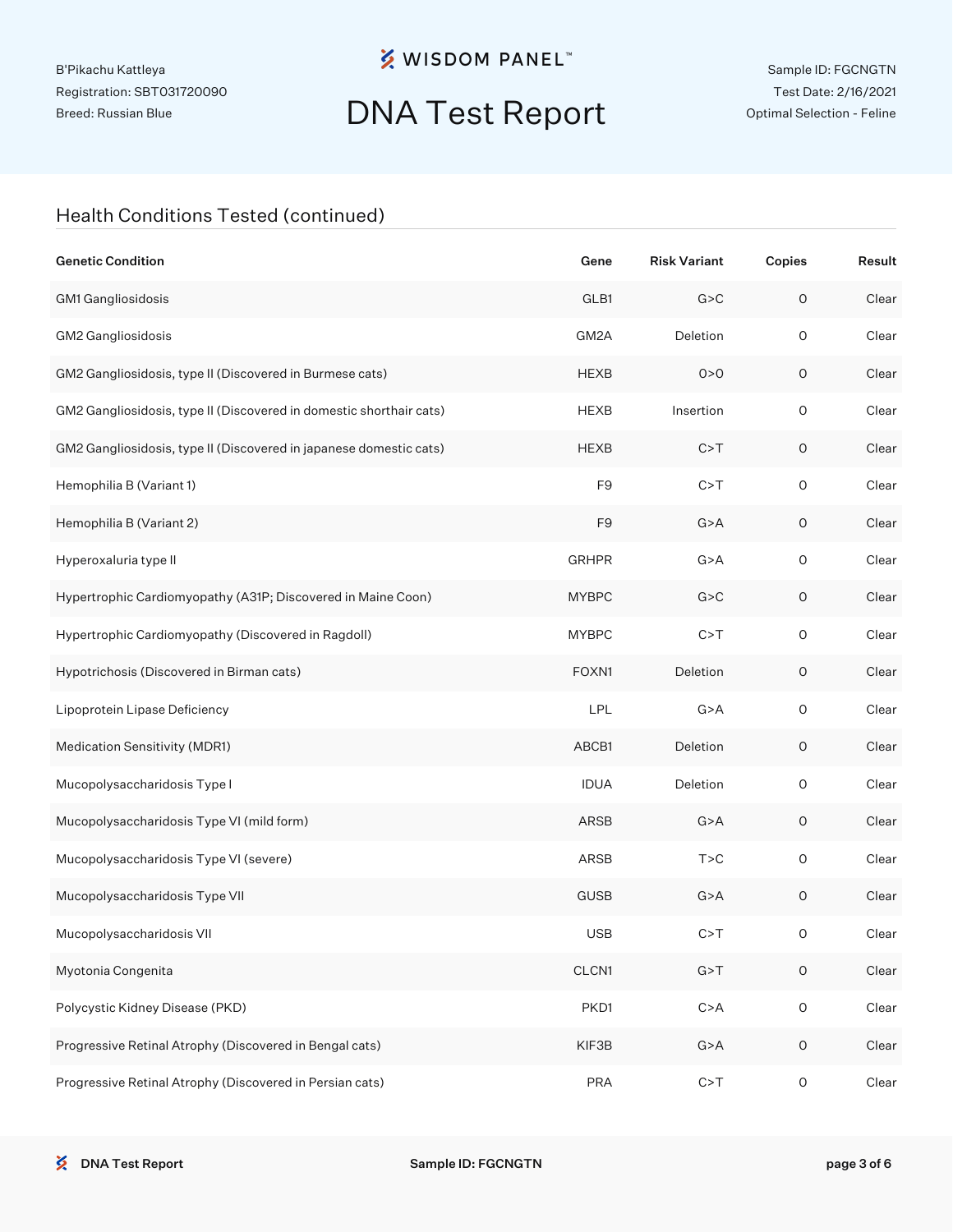## **※ WISDOM PANEL**™

# DNA Test Report

Sample ID: FGCNGTN Test Date: 2/16/2021 Optimal Selection - Feline

### Health Conditions Tested (continued)

| <b>Genetic Condition</b>                           | Gene             | <b>Risk Variant</b> | Copies  | Result |
|----------------------------------------------------|------------------|---------------------|---------|--------|
| Progressive Retinal Atrophy (rdAc-PRA)             | CEP290           | T > G               | $\circ$ | Clear  |
| Pyruvate Kinase Deficiency                         | <b>PLKR</b>      | G > A               | 0       | Clear  |
| Sphingomyelinosis (Variant 1)                      | NPC <sub>1</sub> | G > C               | $\circ$ | Clear  |
| Sphingomyelinosis (Variant 2)                      | NPC <sub>2</sub> | G > A               | 0       | Clear  |
| Spinal Muscular Atrophy (Discovered in Maine Coon) | LIX1             | Deletion            | O       | Clear  |
| Vitamin D-Dependent Rickets                        | CYP27B1          | G > T               | 0       | Clear  |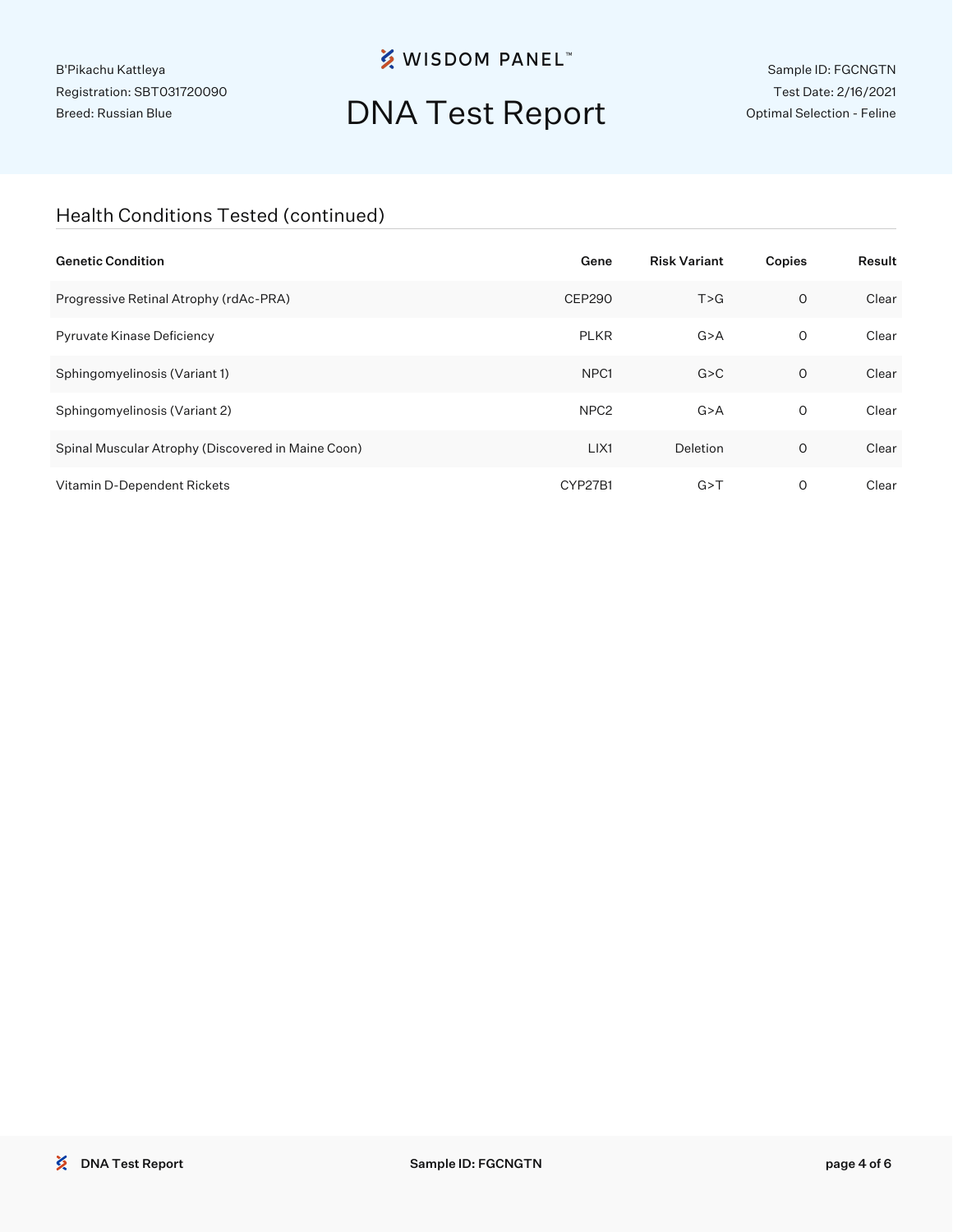## **※ WISDOM PANEL**™

# DNA Test Report

#### Sample ID: FGCNGTN Test Date: 2/16/2021 Optimal Selection - Feline

#### Coat Color

| <b>Genetic Trait</b>                          | Gene        | Variant                        | Copies         | Result                          |
|-----------------------------------------------|-------------|--------------------------------|----------------|---------------------------------|
| Charcoal (Discovered in Bengal cats)          | ASIP        | $A^{\sf Pb}$                   | $\circ$        | No effect                       |
| Solid color (Non-Agouti)                      | ASIP        | a                              | $\overline{2}$ | Solid (Non-Agouti) color likely |
| Gloving (Birman cat - White Gloves)           | KIT         | w <sup>g</sup>                 | $\mathsf O$    | No effect                       |
| Partial and Full White                        | KIT         | W or w <sup>s</sup>            | $\circ$        | No effect                       |
| Amber (Discovered in Norwegian Forest<br>Cat) | MC1R        | е                              | $\mathsf O$    | No effect                       |
| Russet (Discovered in Burmese cats)           | MC1R        | $e^r$                          | $\circ$        | No effect                       |
| Dilution                                      | <b>MLPH</b> | d                              | $\mathbf{2}$   | Diluted coat color likely       |
| Albinism (Discovered in Oriental breeds)      | <b>TYR</b>  | $\mathtt{c}^{\,\mathtt{a}}$    | $\mathbf 0$    | No effect                       |
| Colorpoint (Discovered in Burmese cats)       | <b>TYR</b>  | $c^b$                          | $\circ$        | No effect                       |
| Colorpoint (Discovered in Siamese cats)       | <b>TYR</b>  | $c^{s}$                        | $\mathsf O$    | No effect                       |
| Mocha (Discovered in Burmese cats)            | <b>TYR</b>  | $\hbox{c}^{\hbox{\tiny\rm m}}$ | $\mathsf O$    | No effect                       |
| Chocolate                                     | <b>TYRP</b> | b                              | $\mathsf O$    | No effect                       |
| Cinnamon                                      | <b>TYRP</b> | $b^{\dagger}$                  | $\circ$        | No effect                       |
| Coat Type                                     |             |                                |                |                                 |

| <b>Genetic Trait</b>                                              | Gene             | Variant          | Copies | Result    |
|-------------------------------------------------------------------|------------------|------------------|--------|-----------|
| Long hair (Mutation M1, discovered in<br>Ragdolls)                | FGF <sub>5</sub> | M1               | 0      | No effect |
| Long hair (Mutation M2, discovered in<br>Norwegian Forest cats)   | FGF <sub>5</sub> | M <sub>2</sub>   | O      | No effect |
| Long hair (Mutation M3, discovered in<br>Ragdolls and Maine Coon) | FGF <sub>5</sub> | M <sub>3</sub>   | O      | No effect |
| Long hair (Mutation M4, common)                                   | FGF <sub>5</sub> | M4               | 0      | No effect |
| Lykoi coat (Mutation Ca)                                          | <b>HR</b>        | $hr^{\text{Ca}}$ | O      | No effect |